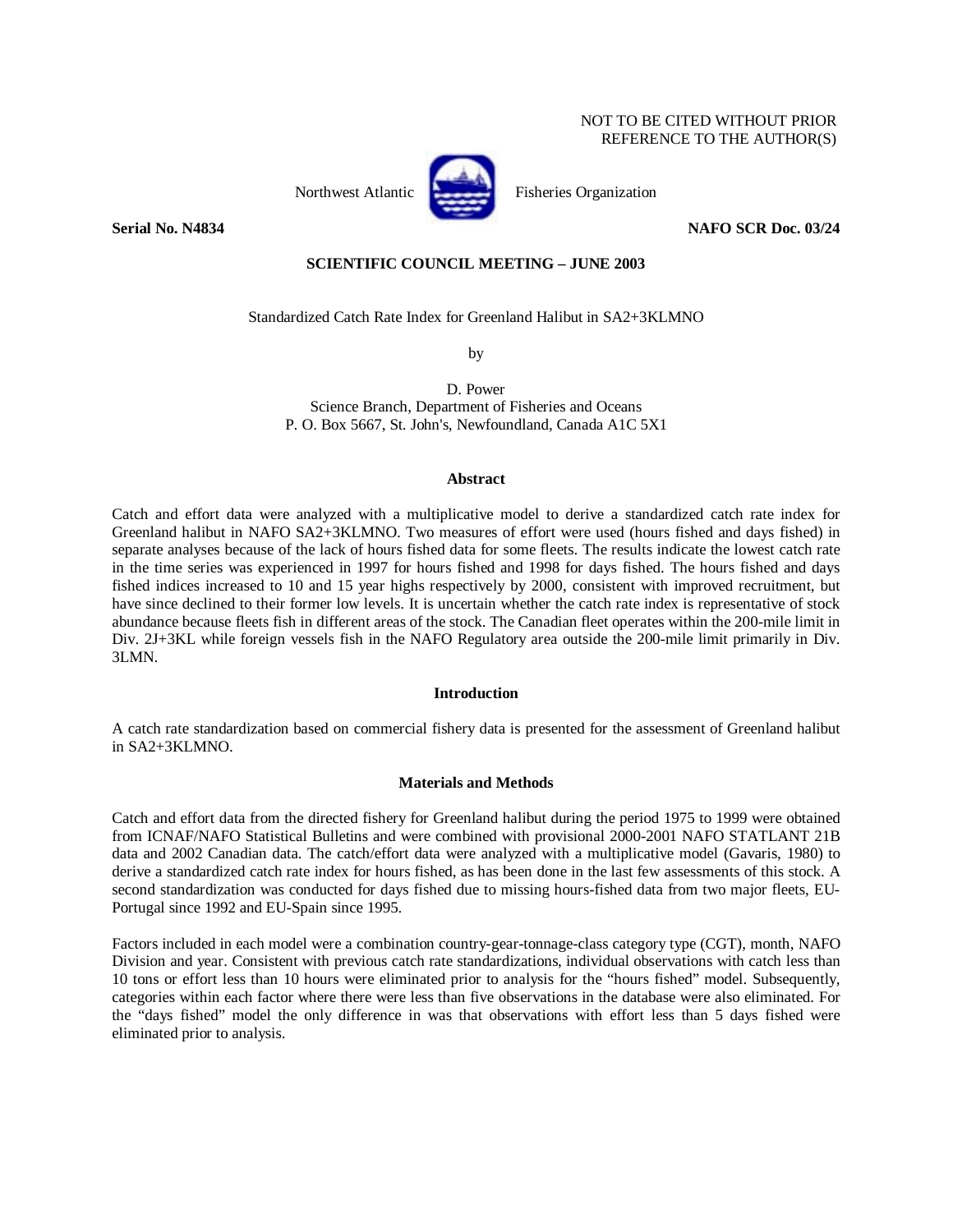## **Results and Discussion**

For the "hours fished" standardization, the regression was significant ( $p < 0.05$ ), explaining 57% of the variation in catch rates (Table 1). Although there was a significant year effect, there were only two years (1992 and 1997) that were significantly different from the 1975 reference year. Based on the regression coefficients, over the entire time series catch rates were better in winter, highest in Subarea 2 and lowest in Div 3M. The standardized catch rate index (Table 2, Fig. 1 upper panel) shows high between and within year variability, especially in the late-1970s to mid-1980s. There was an increasing trend in catch rate from the mid-1970s that peaked in 1982. CPUE subsequently fluctuated but declined by 60% to the lowest rate estimated in 1997. Catch rate increased from 1997 to 2000, which was the highest rate in the previous 10 years, but has subsequently declined to 2002. The increase between 1997 and 2000 is consistent with improved recruitment of several successive year classes born between 1993-1995 (Bowering, 2001; Mahe and Bowering, 2001). The 2002 estimate, based solely on preliminary Canadian data is amongst the lowest in the time series.

For the "days fished" standardization, the regression was also significant ( $p < 0.05$ ), explaining 54% of the variation in catch rates (Table 3). Similar to the "hours fished" index, over the whole time period, catch rates were generally higher in winter, highest in Subarea 2 and lowest in Div 3M, based on the coefficients in Table 3. The standardized catch rate index (Table 4, Fig. 1 lower panel) also shows high between and within year variability prior to the 1990's. The catch rate index shows a similar trend to the hours-fished model. From the mid-1970s to the highest estimate in the series in 1982 the index increased by 12%. Catch rate subsequently declined by 47% to 1988, with the exception of an anamalous increase in 1987. Between 1988 and 1995 the index shows two cycles of increase followed by a decrease. Since 1995 the index declined gradually to the lowest rate observed in 1998. Catch rate increased sharply to 2000, which was the highest rate in the previous 15 years, but has subsequently declined to 2002. The 2002 estimate, based solely on preliminary Canadian data is amongst the lowest in the time series.

It is uncertain whether the catch rate index is representative of stock abundance because fleets fish in different areas of the stock. The Canadian fleet currently operates within the 200-mile limit in Div. 2J3KL while foreign fleets fish in the NAFO Regulatory area outside the 200-mile limit primarily in Div. 3LMN.

#### **References**

- Bowering, W.R. 2001. Population Trends in the Greenland halibut (*Reinhardtius hippoglossoides*) Resource of NAFO Subarea 2 and Divisions 3KLMNO based on Canadian Research Vessel Survey Results during 1978- 2000. *NAFO SCR Doc*., No. 39, Serial No. N4417, 42 p.
- Gavaris, S. 1980. Use of a multiplicative model to estimate catch rate and effort from commercial data. *Can. J. Fish. Aquat. Sci*., **37**:2272-2275.
- Mahe, J-C and Bowering, W.R. 2001. An Assessment of Stock Status of the Greenland Halibut Resource in NAFO Subarea 2 and Divisions 3KLMNO based on Extended Survivors Analysis. *NAFO SCR Doc*., No. 80, Serial No. N4459, 18 p.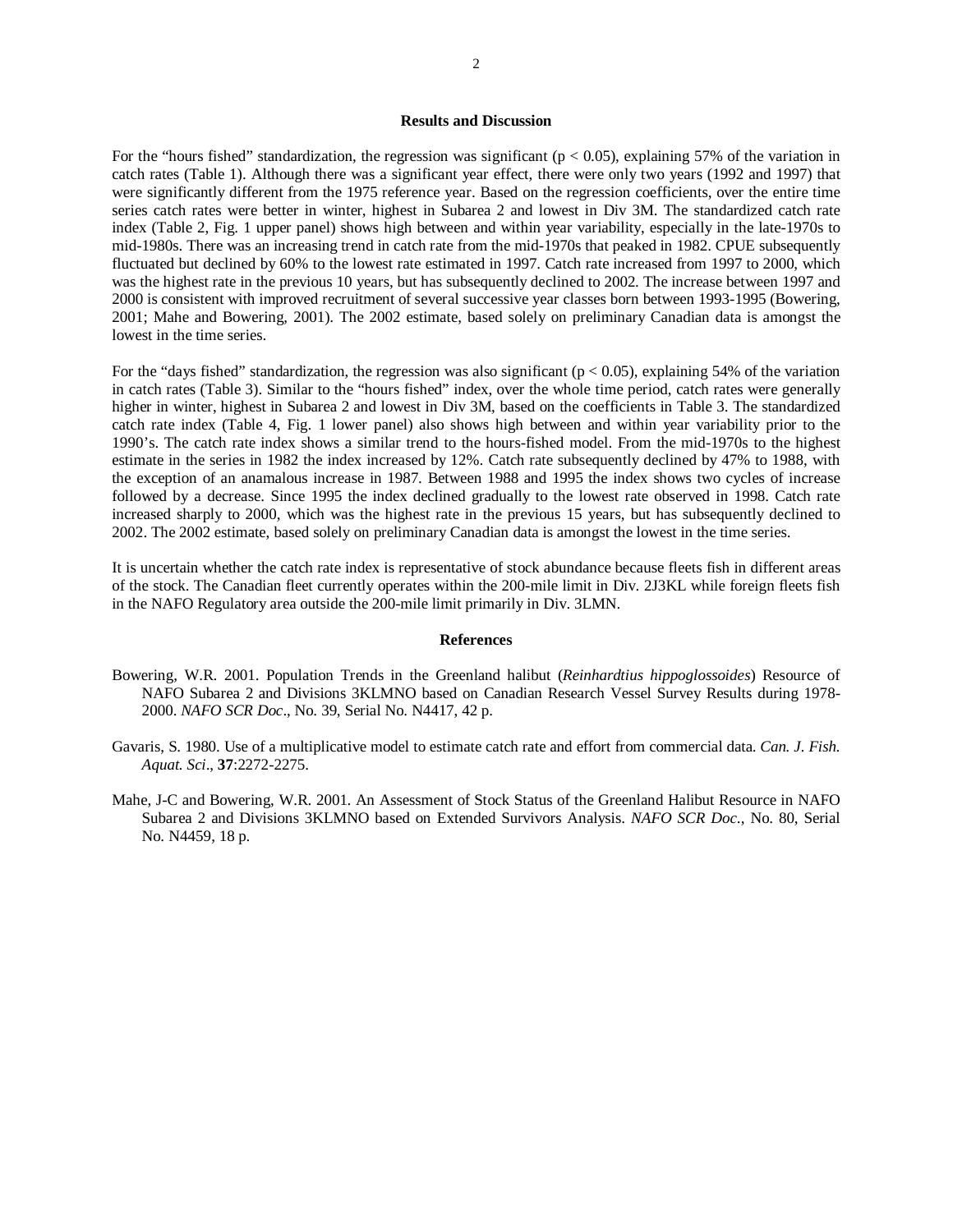Table 1. ANOVA results and regression coefficients from a multiplicative model utilized to derive a standardized catch rate series for Greenland halibut in NAFO SA2 + Div. 3KLMNO. Effort is HOURS fished. (2002 based on preliminary Canadian data).

| REGRESSION OF MULTIPLICATIVE MODEL<br>MULTIPLE $R$ 0.754<br>MULTIPLE R SQUARED                                    |                                                                                                                                                                                                                                                 |                                                                                                                                                                                |                                                                                                                                                                                                                                                                                       | 0.568                                                                                                                                                                                                                                                                                                                                                                                                                                                                                               |                                                                                                                                                                        |  |  |  |  |  |
|-------------------------------------------------------------------------------------------------------------------|-------------------------------------------------------------------------------------------------------------------------------------------------------------------------------------------------------------------------------------------------|--------------------------------------------------------------------------------------------------------------------------------------------------------------------------------|---------------------------------------------------------------------------------------------------------------------------------------------------------------------------------------------------------------------------------------------------------------------------------------|-----------------------------------------------------------------------------------------------------------------------------------------------------------------------------------------------------------------------------------------------------------------------------------------------------------------------------------------------------------------------------------------------------------------------------------------------------------------------------------------------------|------------------------------------------------------------------------------------------------------------------------------------------------------------------------|--|--|--|--|--|
| ________________<br>--------------------<br>ANALYSIS OF VARIANCE<br>------------------------                      |                                                                                                                                                                                                                                                 |                                                                                                                                                                                |                                                                                                                                                                                                                                                                                       |                                                                                                                                                                                                                                                                                                                                                                                                                                                                                                     |                                                                                                                                                                        |  |  |  |  |  |
| SOURCE OF<br>VARI ATI ON<br>----------                                                                            | DF<br>$- -$                                                                                                                                                                                                                                     | SUMS OF<br>SQUARES                                                                                                                                                             |                                                                                                                                                                                                                                                                                       | MEAN<br><b>SQUARE</b><br>$\frac{1}{2} \left( \frac{1}{2} \right) \left( \frac{1}{2} \right) \left( \frac{1}{2} \right) \left( \frac{1}{2} \right) \left( \frac{1}{2} \right) \left( \frac{1}{2} \right) \left( \frac{1}{2} \right) \left( \frac{1}{2} \right) \left( \frac{1}{2} \right) \left( \frac{1}{2} \right) \left( \frac{1}{2} \right) \left( \frac{1}{2} \right) \left( \frac{1}{2} \right) \left( \frac{1}{2} \right) \left( \frac{1}{2} \right) \left( \frac{1}{2} \right) \left( \frac$ | <b>F-VALUE</b><br>-------                                                                                                                                              |  |  |  |  |  |
| I NTERCEPT<br>REGRESSI ON<br>$\text{Chtry} \text{Gear} \text{TC}(1) $<br>Month(2)<br>Di vi si on $(3)$<br>Year(4) | $\mathbf{1}$<br>66<br>21.<br>11<br>$\overline{7}$<br>27                                                                                                                                                                                         | -------<br>8. 13E2<br>8.13E2<br>1.91E2<br>3.79E1<br>1.34E1<br>8.87E0<br>2.54E1                                                                                                 |                                                                                                                                                                                                                                                                                       | 8.13E2<br>2.89E0<br>1.80E0<br>1.22E0<br>1.27E0<br>$9.42E - 1$                                                                                                                                                                                                                                                                                                                                                                                                                                       | 15.712<br>9.806<br>6.611<br>6.886<br>5.119                                                                                                                             |  |  |  |  |  |
| RESI DUALS<br>TOTAL                                                                                               | 789<br>856                                                                                                                                                                                                                                      | 1.45E2<br>1.15E3                                                                                                                                                               |                                                                                                                                                                                                                                                                                       | 1.84E-1                                                                                                                                                                                                                                                                                                                                                                                                                                                                                             |                                                                                                                                                                        |  |  |  |  |  |
|                                                                                                                   |                                                                                                                                                                                                                                                 |                                                                                                                                                                                | REGRESSION COEFFICIENTS                                                                                                                                                                                                                                                               |                                                                                                                                                                                                                                                                                                                                                                                                                                                                                                     |                                                                                                                                                                        |  |  |  |  |  |
| CATEGORY                                                                                                          | CODE                                                                                                                                                                                                                                            | VAR.<br>#                                                                                                                                                                      | REG.<br>COEF                                                                                                                                                                                                                                                                          | STD.<br>ERR                                                                                                                                                                                                                                                                                                                                                                                                                                                                                         | NO.<br>0BS                                                                                                                                                             |  |  |  |  |  |
| -------<br>Cntry Gear TC                                                                                          | ----<br>3125                                                                                                                                                                                                                                    | $- -$<br>I NT                                                                                                                                                                  | $- - - -$<br>-0. 806                                                                                                                                                                                                                                                                  | $- - -$<br>0.213                                                                                                                                                                                                                                                                                                                                                                                                                                                                                    | 856                                                                                                                                                                    |  |  |  |  |  |
| Month<br>Di vi si on<br>Year<br>1<br>2                                                                            | 9<br>22<br>75<br>3123<br>3126<br>9125<br>10127<br>11125<br>11126<br>11127<br>14124<br>14126<br>14127<br>15126<br>16127<br>19124<br>19125<br>19126<br>20125<br>20126<br>20127<br>27125<br>34125<br>34126<br>1<br>2<br>3<br>4<br>5<br>6<br>7<br>8 | 1<br>2<br>3<br>$\overline{4}$<br>5<br>6<br>7<br>8<br>9<br>10<br>11<br>12<br>13<br>14<br>15<br>16<br>17<br>18<br>19<br>20<br>21<br>22<br>23<br>24<br>25<br>26<br>27<br>28<br>29 | $-0.245$<br>$-0.159$<br>0. 709<br>1.069<br>0.212<br>$-0.124$<br>0.365<br>0.351<br>0.702<br>0.358<br>0.256<br>0.256<br>$-0.352$<br>$-0.071$<br>0.263<br>0.308<br>$-0.114$<br>-0.022<br>0.256<br>0.447<br>0.193<br>0.276<br>0.217<br>0.017<br>0.086<br>0.228<br>0.166<br>0.035<br>0.085 | 0.154<br>0.165<br>0.159<br>0.185<br>0.132<br>0.202<br>0.124<br>0.069<br>0.112<br>0.092<br>0.200<br>0.088<br>0.092<br>0.101<br>0.117<br>0.187<br>0.143<br>0.095<br>0.099<br>0.155<br>0.144<br>0.084<br>0.082<br>0.075<br>0.074<br>0.076<br>0.072<br>0.068<br>0.063                                                                                                                                                                                                                                   | 9<br>8<br>12<br>8<br>16<br>6<br>17<br>129<br>23<br>43<br>6<br>51<br>102<br>75<br>28<br>7<br>12<br>37<br>26<br>17<br>22<br>41<br>46<br>61<br>63<br>58<br>68<br>77<br>90 |  |  |  |  |  |
| 3<br>4                                                                                                            | 10<br>11<br>12<br>21<br>23<br>31<br>32<br>33<br>34<br>35<br>76                                                                                                                                                                                  | 30<br>31<br>32<br>33<br>34<br>35<br>36<br>37<br>38<br>39<br>40                                                                                                                 | -0. 265<br>$-0.040$<br>0.079<br>0.066<br>0.003<br>-0. 252<br>-0. 195<br>$-0.479$<br>-0. 235<br>-0. 267<br>-0. 057                                                                                                                                                                     | 0.066<br>0.064<br>0. 070<br>0.082<br>0.064<br>0. 075<br>0.081<br>0.098<br>0.103<br>0.138<br>0.224                                                                                                                                                                                                                                                                                                                                                                                                   | 84<br>93<br>74<br>52<br>118<br>123<br>253<br>92<br>70<br>21<br>11                                                                                                      |  |  |  |  |  |
|                                                                                                                   | 77<br>78<br>79<br>80                                                                                                                                                                                                                            | 41<br>42<br>43<br>44                                                                                                                                                           | 0.083<br>0.293<br>0.115<br>0.321                                                                                                                                                                                                                                                      | 0.215<br>0.232<br>0.228<br>0. 236                                                                                                                                                                                                                                                                                                                                                                                                                                                                   | 19<br>18<br>10<br>12                                                                                                                                                   |  |  |  |  |  |

|                 |                                   | <b>VAR</b>   | REG.             |                   | STD.<br>NO.  |                       |
|-----------------|-----------------------------------|--------------|------------------|-------------------|--------------|-----------------------|
| <b>CATEGORY</b> | CODE                              | #            | COEF             | <b>ERR</b>        | OBS          |                       |
|                 | 81                                | 45           | 0.131            | 0.224             | 15           |                       |
|                 | 82                                | 46           | 0.397            | 0.218             | 19           |                       |
|                 | 83                                | 47           | 0.360            | 0.211             | 24           |                       |
|                 | 84                                | 48           | 0.308            | 0.214             | 23           |                       |
|                 | 85                                | 49           | 0.101            | 0.214             | 21           |                       |
|                 | 86                                | 50           | $-0.147$         | 0.213             | 24           |                       |
|                 | 87                                | 51           | 0.131            | 0.205             | 33           |                       |
|                 | 88                                | 52           | $-0.239$         | 0.214             | 22           |                       |
|                 | 89                                | 53           | $-0.051$         | 0.218             | 22           |                       |
|                 | 90                                | 54           | $-0.003$         | 0.217             | 26           |                       |
|                 | 91                                | 55           | -0.286           | 0.212             | 51           |                       |
|                 | 92                                | 56           | $-0.420$         | 0.209             | 102          |                       |
|                 | 93                                | 57           | $-0.203$         | 0.212             | 84           |                       |
|                 | 94                                | 58           | $-0.356$         | 0.214             | 101          |                       |
|                 | 95                                | 59           | $-0.189$         | 0.227             | 21           |                       |
|                 | 96                                | 60           | $-0.372$         | 0.221             | 23           |                       |
|                 | 97                                | 61           | $-0.487$         | 0.221             | 24           |                       |
|                 | 98                                | 62           | $-0.289$         | 0.228             | 34           |                       |
|                 | 99                                | 63           | $-0.320$         | 0.225             | 49           |                       |
|                 | 100                               | 64           | $-0.076$         | 0.223             | 19           |                       |
|                 | 101                               | 65           | $-0.291$         | 0.214             | 32           |                       |
|                 | 102                               | 66           | -0.402           | 0.239             | 11           |                       |
|                 |                                   |              |                  |                   |              |                       |
|                 | <u>LEGEND FOR ANOVA RESULTS:</u>  |              |                  |                   |              |                       |
|                 | CGT CODES: All are Stern Trawlers |              |                  |                   |              |                       |
|                 | $3123 = Can(NFLD)$                | TC 3<br>TC 5 |                  | $15126$ = Norway  |              | TC 6                  |
| 3125<br>$=$     | Can(NFLD)                         |              |                  | $16127 =$ Pol and |              | ТC<br>$7\overline{ }$ |
| 3126<br>$=$     |                                   | TC           | 6                | 19124             | $=$ Spain    | ТC<br>$\overline{4}$  |
| $9125 =$        | Fra(SPM)                          | <b>TC</b>    | 5                | 19125<br>$\equiv$ |              | ТC<br>5               |
| $10127 =$       | Former FRG                        | TC           | $\overline{7}$   | $19126 =$         | $\mathbf{H}$ | ТC<br>6               |
| 11125<br>$=$    | Former DDR                        | ТC           | 5                | 20125<br>$=$      | Former USSR  | ТC<br>5               |
| 11126<br>$=$    | п                                 | ТC           | 6                | 20126<br>$=$      | п            | ТC<br>6               |
| 11127<br>$=$    | п                                 | ТC           | $\overline{7}$   | 20127<br>$=$      | $\mathbf{u}$ | ТC<br>7               |
| 14124<br>$=$    | Japan                             | TC           | $\overline{4}$   | $27125 =$         | Can(M)       | ТC<br>5               |
| 14126<br>$=$    | $\blacksquare$                    | ТC           | 6                | 34125<br>$\equiv$ | Russi a      | ТC<br>5               |
| 14127<br>$=$    | п                                 | TC           | $\overline{7}$   | 34126<br>$=$      |              | ТC<br>6               |
| DIVISION CODES: |                                   |              |                  |                   |              |                       |
|                 | ว1 – วี่ วว – วัน                 |              | ว <b>? – ว</b> เ | $21 -$<br>?K      | 22 -<br>21   |                       |

|  |  |                                   |  | 21 = 2G, 22 = 2H, 23 = 2J, 31 = 3K, 32 = 3L |
|--|--|-----------------------------------|--|---------------------------------------------|
|  |  | $33 = 3M$ , $34 = 3N$ , $35 = 30$ |  |                                             |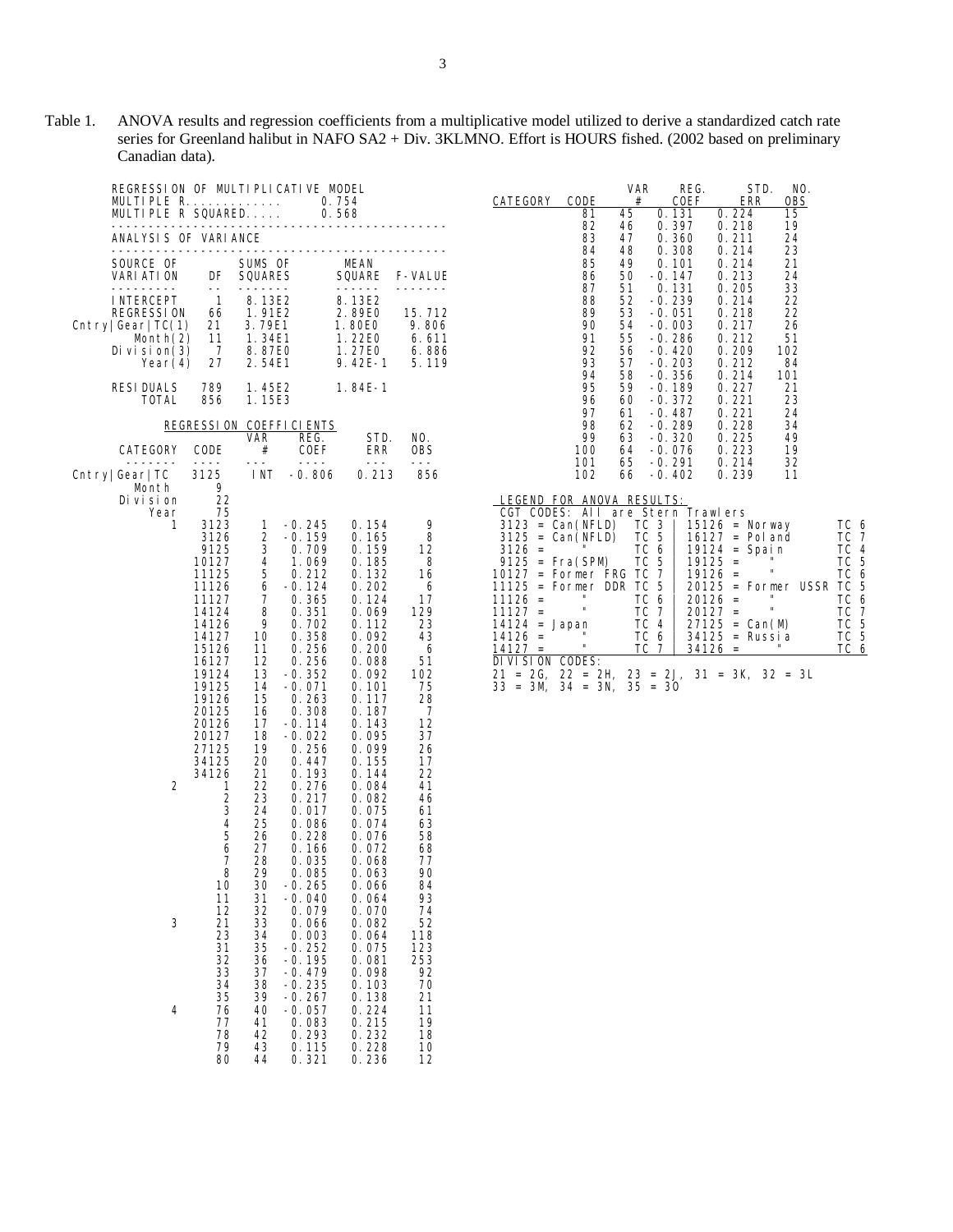Table 2. Standardized catch rate index for Greenland halibut in NAFO SA2+ Div. 3KLMNO from a multiplicative model utilizing HOURS FISHED as a measure of effort. (2001 based on preliminary data).

# PREDICTED CATCH RATE

|             | <b>LN TRANSFORM</b><br><b>RETRANSFORMED</b> |                    |             |      |                |               |       |        |
|-------------|---------------------------------------------|--------------------|-------------|------|----------------|---------------|-------|--------|
| <b>YEAR</b> | MEAN                                        | S.E.               | <b>MEAN</b> | S.E. | <b>CATCH</b>   | <b>EFFORT</b> |       |        |
| 1975        |                                             | $---$<br>$-0.8058$ | 0.0452      |      | -----<br>0.479 | 0.101         | 28814 | 60169  |
| 1976        |                                             | $-0.8630$          | 0.0239      |      | 0.457          | 0.070         | 24611 | 53840  |
| 1977        |                                             | $-0.7225$          | 0.0187      |      | 0.527          | 0.072         | 32048 | 60757  |
| 1978        |                                             | $-0.5133$          | 0.0214      |      | 0.649          | 0.094         | 39070 | 60170  |
| 1979        |                                             | $-0.6909$          | 0.0290      |      | 0.542          | 0.092         | 34104 | 62971  |
| 1980        |                                             | $-0.4850$          | 0.0216      |      | 0.668          | 0.098         | 32867 | 49211  |
| 1981        |                                             | $-0.6744$          | 0.0189      |      | 0.553          | 0.076         | 30754 | 55574  |
| 1982        |                                             | $-0.4085$          | 0.0148      |      | 0.723          | 0.088         | 26278 | 36324  |
| 1983        |                                             | $-0.4461$          | 0.0129      |      | 0.697          | 0.079         | 27861 | 39949  |
| 1984        |                                             | $-0.4983$          | 0.0122      |      | 0.662          | 0.073         | 26711 | 40341  |
| 1985        |                                             | $-0.7053$          | 0.0144      |      | 0.538          | 0.064         | 20347 | 37835  |
| 1986        |                                             | $-0.9528$          | 0.0131      |      | 0.420          | 0.048         | 17976 | 42786  |
| 1987        |                                             | $-0.6747$          | 0.0133      |      | 0.555          | 0.064         | 32442 | 58479  |
| 1988        |                                             | $-1.0450$          | 0.0144      |      | 0.383          | 0.046         | 19215 | 50186  |
| 1989        |                                             | $-0.8572$          | 0.0135      |      | 0.462          | 0.053         | 20034 | 43346  |
| 1990        |                                             | $-0.8089$          | 0.0113      |      | 0.486          | 0.052         | 47454 | 97728  |
| 1991        |                                             | $-1.0923$          | 0.0107      |      | 0.366          | 0.038         | 65008 | 177676 |
| 1992        |                                             | $-1.2256$          | 0.0099      |      | 0.320          | 0.032         | 63193 | 197276 |
| 1993        |                                             | $-1.0092$          | 0.0111      |      | 0.397          | 0.042         | 62455 | 157127 |
| 1994        |                                             | $-1.1615$          | 0.0119      |      | 0.341          | 0.037         | 51029 | 149564 |
| 1995        |                                             | $-0.9944$          | 0.0184      |      | 0.402          | 0.054         | 15272 | 37994  |
| 1996        |                                             | $-1.1783$          | 0.0152      |      | 0.335          | 0.041         | 18840 | 56248  |
| 1997        |                                             | $-1.2930$          | 0.0153      |      | 0.299          | 0.037         | 19858 | 66493  |
| 1998        |                                             | $-1.0953$          | 0.0189      |      | 0.363          | 0.050         | 19946 | 54908  |
| 1999        |                                             | $-1.1262$          | 0.0176      |      | 0.352          | 0.047         | 24226 | 68735  |
| 2000        |                                             | $-0.8822$          | 0.0168      |      | 0.450          | 0.058         | 34177 | 75948  |
| 2001        |                                             | $-1.0964$          | 0.0128      |      | 0.364          | 0.041         | 38232 | 105042 |
| 2002        |                                             | $-1.2075$          | 0.0230      |      | 0.324          | 0.049         | 30531 | 94221  |

AVERAGE C.V. FOR THE RETRANSFORMED MEAN: 0.128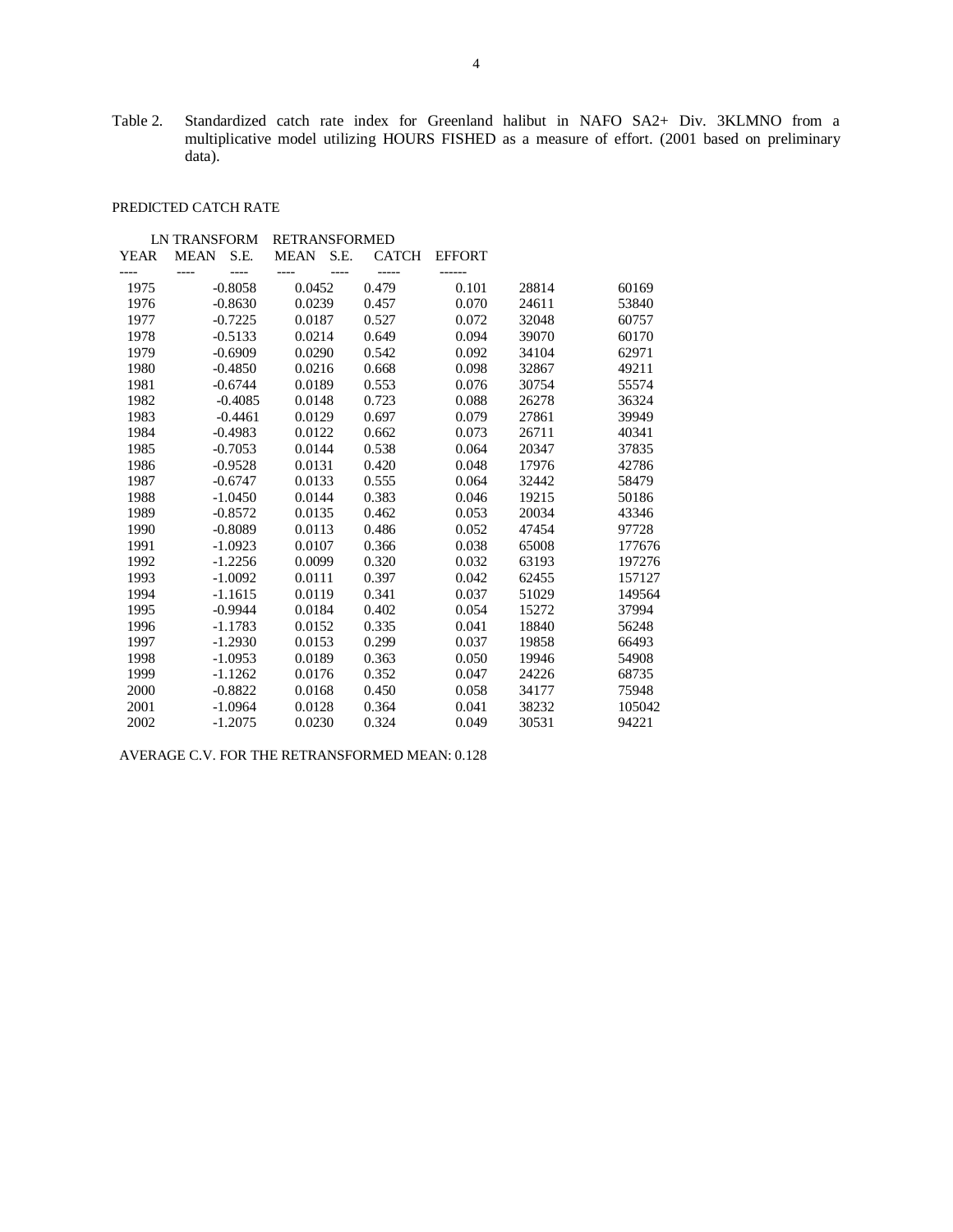| REGRESSION OF MULTIPLICATIVE MODEL<br>MULTIPLE R.<br>MULTIPLE R SQUARED                              |                                                                                                                                  |                                                                                              |                                                                                                                                                          | 0.733<br>0.538                                                                                                                               |                                                                                          | CATEGORY                                                                                                                                                                                                                                                                                                                                                     | CODE<br>8                                                                     | <b>VAR</b><br>#<br>32                                                                                 | REG.<br>COEF<br>0.189                                                                                                                                              | STD.<br>ERR<br>0.065                                                                                                                                                               | NO.<br>0BS<br>97                                                            |                                                                                                      |
|------------------------------------------------------------------------------------------------------|----------------------------------------------------------------------------------------------------------------------------------|----------------------------------------------------------------------------------------------|----------------------------------------------------------------------------------------------------------------------------------------------------------|----------------------------------------------------------------------------------------------------------------------------------------------|------------------------------------------------------------------------------------------|--------------------------------------------------------------------------------------------------------------------------------------------------------------------------------------------------------------------------------------------------------------------------------------------------------------------------------------------------------------|-------------------------------------------------------------------------------|-------------------------------------------------------------------------------------------------------|--------------------------------------------------------------------------------------------------------------------------------------------------------------------|------------------------------------------------------------------------------------------------------------------------------------------------------------------------------------|-----------------------------------------------------------------------------|------------------------------------------------------------------------------------------------------|
| ANALYSIS OF VARIANCE                                                                                 | .                                                                                                                                |                                                                                              |                                                                                                                                                          |                                                                                                                                              |                                                                                          |                                                                                                                                                                                                                                                                                                                                                              | 10<br>11                                                                      | 33<br>34                                                                                              | $-0.222$<br>$-0.069$                                                                                                                                               | 0.068<br>0.066                                                                                                                                                                     | 88<br>99                                                                    |                                                                                                      |
| SOURCE OF<br>VARI ATI ON                                                                             | DF<br>$ -$                                                                                                                       |                                                                                              | SUMS OF<br><b>SQUARES</b>                                                                                                                                | <b>MEAN</b><br><b>SQUARE</b>                                                                                                                 | <b>F-VALUE</b>                                                                           | (3)                                                                                                                                                                                                                                                                                                                                                          | 12<br>21<br>23<br>31                                                          | 35<br>36<br>37                                                                                        | 0.095<br>0.157<br>0.055                                                                                                                                            | 0.070<br>0.098<br>0.075<br>0.089                                                                                                                                                   | 89<br>43<br>108                                                             |                                                                                                      |
| <b>INTERCEPT</b><br><b>REGRESSION</b><br>$\text{Chtry} \text{Gear} \text{TC}(1)$ 24<br>Dvision $(3)$ | $\overline{1}$<br>69<br>Month(2) 11<br>$\overline{7}$<br>Year $(4)$ 27                                                           |                                                                                              | 2.35E3<br>2.24E2<br>6.34E1<br>2.12E1<br>2.35E1<br>2.33E1                                                                                                 | 2.35E3<br>3.25E0<br>2.64E0<br>1.92E0<br>3.36E0<br>$8.64E-1$                                                                                  | 15.472<br>12.575<br>9.161<br>16.000<br>4.111                                             | (4)                                                                                                                                                                                                                                                                                                                                                          | 32<br>33<br>34<br>35<br>76<br>77<br>78                                        | 38<br>39<br>40<br>41<br>42<br>43<br>44<br>45                                                          | -0. 268<br>$-0.246$<br>$-0.723$<br>$-0.480$<br>$-0.416$<br>$-0.136$<br>$-0.090$<br>$-0.068$                                                                        | 0.094<br>0.107<br>0.106<br>0.145<br>0.246<br>0.236<br>0.269                                                                                                                        | 109<br>355<br>109<br>130<br>23<br>9<br>15<br>9                              |                                                                                                      |
| <b>RESIDUALS</b><br><b>TOTAL</b>                                                                     | 918<br>988                                                                                                                       |                                                                                              | 1.93E2<br>2.77E3                                                                                                                                         | $2.10E-1$                                                                                                                                    |                                                                                          |                                                                                                                                                                                                                                                                                                                                                              | 79<br>80<br>81                                                                | 46<br>47<br>48                                                                                        | $-0.041$<br>0.063<br>$-0.298$                                                                                                                                      | 0.257<br>0.274<br>0.250                                                                                                                                                            | 8<br>8<br>12                                                                |                                                                                                      |
|                                                                                                      |                                                                                                                                  | VAR                                                                                          | REGRESSION COEFFICIENTS<br>REG.                                                                                                                          | STD.                                                                                                                                         | NO.                                                                                      |                                                                                                                                                                                                                                                                                                                                                              | 82<br>83                                                                      | 49<br>50                                                                                              | 0.097<br>$-0.025$                                                                                                                                                  | 0.236<br>0.226                                                                                                                                                                     | 18<br>25                                                                    |                                                                                                      |
| CATEGORY                                                                                             | CODE                                                                                                                             | #<br>$- - -$                                                                                 | <b>COEF</b><br>$- - - -$                                                                                                                                 | <b>ERR</b><br>$- - -$                                                                                                                        | <b>OBS</b><br>$- - -$                                                                    |                                                                                                                                                                                                                                                                                                                                                              | 84<br>85                                                                      | 51<br>52                                                                                              | 0.076<br>$-0.144$                                                                                                                                                  | 0.232<br>0.238                                                                                                                                                                     | 21<br>17                                                                    |                                                                                                      |
| Cntry Gear TC<br>Month<br>Di vi si on                                                                | 3125<br>9<br>22<br>75                                                                                                            | I NT                                                                                         | 2.031                                                                                                                                                    | 0.235                                                                                                                                        | 988                                                                                      |                                                                                                                                                                                                                                                                                                                                                              | 86<br>87<br>88<br>89                                                          | 53<br>54<br>55                                                                                        | $-0.335$<br>$-0.084$<br>$-0.529$                                                                                                                                   | 0.238<br>0.226<br>0.232                                                                                                                                                            | 16<br>27<br>21<br>19                                                        |                                                                                                      |
| Year<br>(1)                                                                                          | 3123<br>3126<br>9125<br>11125<br>11126<br>11127<br>14124<br>14126<br>14127<br>15126<br>16127<br>17126<br>19124<br>19125<br>19126 | 1<br>2<br>3<br>4<br>5<br>6<br>7<br>8<br>9<br>10<br>11<br>12<br>13<br>14<br>15                | $-0.531$<br>$-0.124$<br>0.475<br>$-0.082$<br>$-0.276$<br>0.166<br>0.419<br>0.549<br>0.375<br>0.272<br>0.172<br>$-0.313$<br>$-0.253$<br>$-0.143$<br>0.433 | 0.157<br>0.175<br>0.113<br>0.137<br>0.239<br>0.139<br>0.077<br>0.137<br>0.102<br>0.232<br>0.103<br>0.085<br>0.093<br>0.094<br>0.126          | 10<br>8<br>28<br>18<br>5<br>16<br>123<br>19<br>37<br>5<br>46<br>123<br>101<br>111<br>28  | LEGEND FOR ANOVA<br>CGT CODES: All are Stern Trawlers                                                                                                                                                                                                                                                                                                        | 90<br>91<br>92<br>93<br>94<br>95<br>96<br>97<br>98<br>99<br>100<br>101<br>102 | 56<br>57<br>58<br>59<br>60<br>61<br>62<br>63<br>64<br>65<br>66<br>67<br>68<br>69<br><b>RESULTS:</b>   | -0.319<br>$-0.315$<br>$-0.449$<br>$-0.559$<br>$-0.340$<br>$-0.323$<br>$-0.529$<br>$-0.555$<br>$-0.636$<br>$-0.654$<br>$-0.434$<br>$-0.206$<br>$-0.467$<br>$-0.540$ | 0.240<br>0.237<br>0.231<br>0.228<br>0.228<br>0.228<br>0.236<br>0.232<br>0.232<br>0.229<br>0.232<br>0.231<br>0.229<br>0.258                                                         | 24<br>45<br>99<br>88<br>112<br>33<br>42<br>41<br>98<br>60<br>50<br>54<br>11 |                                                                                                      |
| 2                                                                                                    | 19166<br>20125<br>20126<br>20127<br>27125<br>31126<br>34125<br>34126<br>34127<br>1<br>2<br>3<br>4<br>5<br>6<br>7                 | 16<br>17<br>18<br>19<br>20<br>21<br>22<br>23<br>24<br>25<br>26<br>27<br>28<br>29<br>30<br>31 | 0.357<br>0.327<br>$-0.364$<br>$-0.264$<br>0.177<br>0.518<br>0.508<br>0.187<br>0.002<br>0.322<br>0.312<br>0.121<br>0.208<br>0.346<br>0.217<br>0.144       | 0.181<br>0.214<br>0.166<br>0.106<br>0.128<br>0.227<br>0.152<br>0.114<br>0.171<br>0.081<br>0.077<br>0.071<br>0.072<br>0.073<br>0.071<br>0.071 | 8<br>6<br>10<br>35<br>17<br>5<br>15<br>31<br>9<br>53<br>63<br>84<br>78<br>74<br>77<br>78 | $3123 = Can(NFLD)$<br>$3125 = Can(NFLD)$<br>$3126 =$<br>$9125 = Fra (SPM)$<br>$11125 = FormerDDR$<br>$11126 =$<br>$11127 =$<br>$14124 = Japan$<br>$14126 =$<br>$14127 =$<br>$15126$ = Norway<br>$16127 =$ Pol and<br>$17126$ = Portugal<br>DIVISION CODES:<br>$21 = 2G$ , $22 = 2H$ , $23 = 2J$ , $31 = 3K$ , $32 = 3L$<br>$33 = 3M$ , $34 = 3N$ , $35 = 30$ | п<br>$\mathbf{H}$                                                             | TC 3<br>TC<br>TC 6<br>TC 5<br>TC 5<br>TC 6<br>ТC<br>TC 4<br>TC 6<br>TC 7<br>TC 6<br>TC 7<br><b>TC</b> | 5<br>$19125 =$<br>$19126 =$<br>$20126 =$<br>$20127 =$<br>$\overline{7}$<br>$34126 =$<br>$34127 =$<br>$\overline{7}$<br>$34127 =$                                   | 19124 = Spain<br>$\mathbf{u}$<br>19166 = SpainPairTrawl<br>$20125 =$ Former USSR<br>H.<br>$27125 = Can(M)$<br>$31126 =$ Latvia<br>$34125$ = Russia<br>$\mathbf{u}$<br>$\mathbf{u}$ |                                                                             | TC 4<br>TC 5<br>TC 6<br>TC 6<br>TC 5<br>TC 6<br>TC 7<br>TC 5<br>TC 6<br>TC 5<br>TC 6<br>TC 7<br>TC 7 |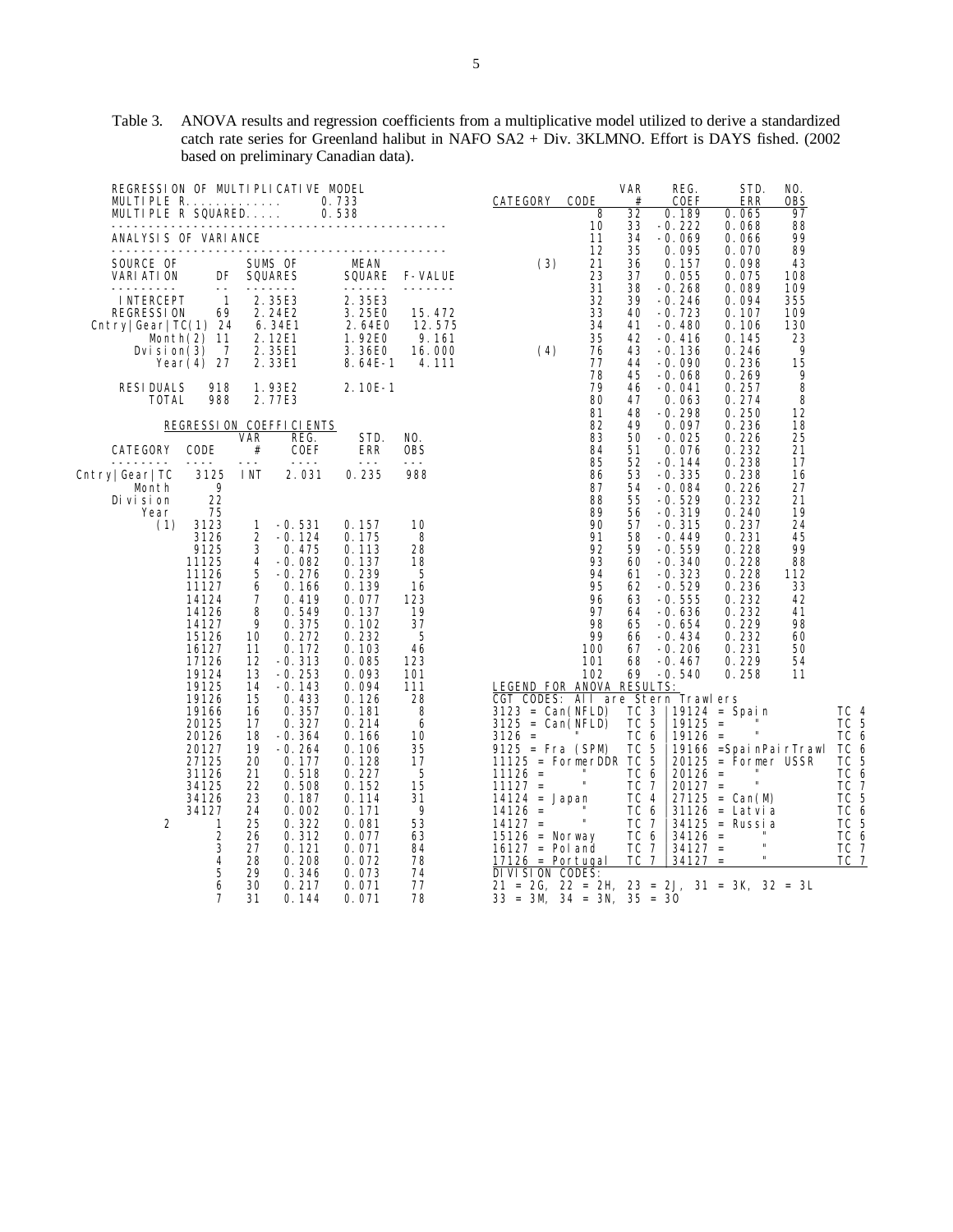Table 4. Standardized catch rate index for Greenland halibut in NAFO SA2+ Div. 3KLMNO from a multiplicative model utilizing DAYS FISHED as a measure of effort. (2002 based on preliminary Canadian data).

# PREDICTED CATCH RATE

|             | LN TRANSFORM | <b>RETRANSFORMED</b> |             |       |                     |       |
|-------------|--------------|----------------------|-------------|-------|---------------------|-------|
| <b>YEAR</b> | <b>MEAN</b>  | S.E.                 | <b>MEAN</b> | S.E.  | <b>CATCH EFFORT</b> |       |
| ----        | ----         | ----                 | $---$       | ----  |                     |       |
| 1975        |              |                      |             | 1.906 |                     | 3498  |
| 1976        | 1.8947       | 0.0338               | 7.264       | 1.325 | 24611               | 3388  |
| 1977        | 1.9406       | 0.0255               | 7.637       | 1.212 | 32048               | 4196  |
| 1978        | 1.9625       | 0.0345               | 7.771       | 1.432 | 39070               | 5028  |
| 1979        | 1.9903       | 0.0393               | 7.971       | 1.565 | 34104               | 4278  |
| 1980        | 2.0936       | 0.0346               | 8.859       | 1.635 | 32867               | 3710  |
| 1981        | 1.7334       | 0.0281               | 6.200       | 1.033 | 30754               | 4961  |
| 1982        | 2.1281       | 0.0186               | 9.244       | 1.255 | 26278               | 2843  |
| 1983        | 2.0054       | 0.0157               | 8.189       | 1.021 | 27861               | 3402  |
| 1984        | 2.1072       | 0.0161               | 9.064       | 1.145 | 26711               | 2947  |
| 1985        | 1.8865       | 0.0199               | 7.255       | 1.020 | 20347               | 2805  |
| 1986        | 1.6956       | 0.0206               | 5.992       | 0.856 | 17976               | 3000  |
| 1987        | 1.9473       | 0.0196               | 7.712       | 1.074 | 32442               | 4207  |
| 1988        | 1.5017       | 0.0186               | 4.941       | 0.671 | 19215               | 3889  |
| 1989        | 1.7122       | 0.0175               | 6.102       | 0.803 | 20034               | 3283  |
| 1990        | 1.7162       | 0.0142               | 6.136       | 0.730 | 47454               | 7733  |
| 1991        | 1.5820       | 0.0131               | 5.369       | 0.613 | 65008               | 12108 |
| 1992        | 1.4714       | 0.0128               | 4.808       | 0.543 | 63193               | 13145 |
| 1993        | 1.6908       | 0.0131               | 5.986       | 0.683 | 62455               | 10433 |
| 1994        | 1.7080       | 0.0133               | 6.090       | 0.699 | 51029               | 8380  |
| 1995        | 1.5017       | 0.0178               | 4.943       | 0.656 | 15272               | 3089  |
| 1996        | 1.4760       | 0.0152               | 4.824       | 0.593 | 18840               | 3906  |
| 1997        | 1.3950       | 0.0155               | 4.448       | 0.551 | 19858               | 4464  |
| 1998        | 1.3773       | 0.0139               | 4.373       | 0.514 | 19946               | 4561  |
| 1999        | 1.5971       | 0.0155               | 5.444       | 0.675 | 24226               | 4450  |
| 2000        | 1.8253       | 0.0148               | 6.842       | 0.831 | 34177               | 4995  |
| 2001        | 1.5639       | 0.0140               | 5.270       | 0.622 | 38232               | 7254  |
| 2002        | 1.4910       | 0.0272               | 4.867       | 0.797 | 30531               | 6273  |
|             |              | 2.0309               | 0.0550      | 8.236 |                     | 28814 |

AVERAGE C.V. FOR THE RETRANSFORMED MEAN: 0.142